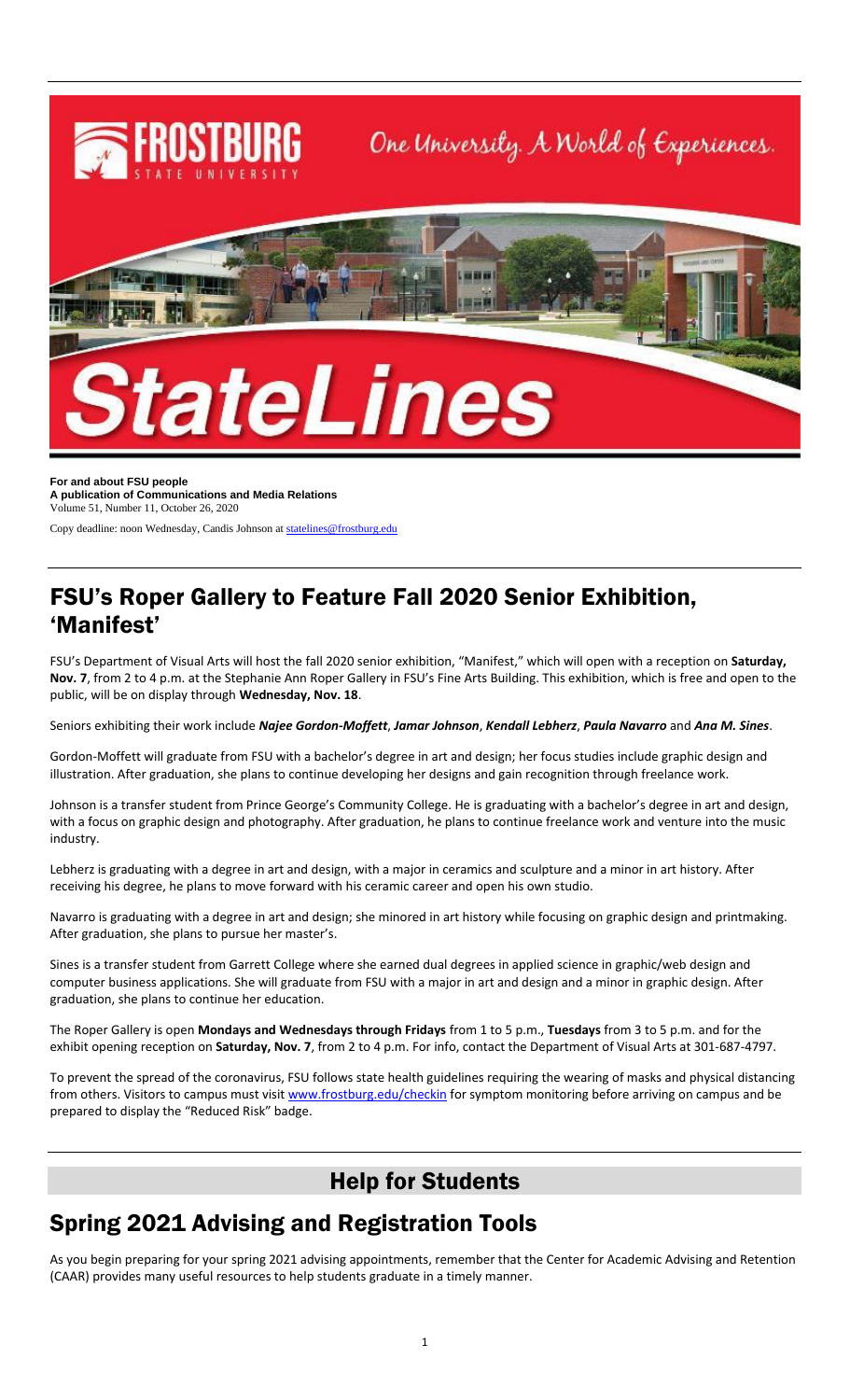One of the resources you may find most helpful is CAAR's collection of suggested Eight-Semester Plans of Study for each of FSU's majors. These plans are in alignment with the Undergraduate Catalog and are designed to provide students and advisors with a quick overview of essential courses to take each semester. The library of plans is available online through the [CAAR Office webpage.](https://www.frostburg.edu/academics/academic-success-network/Center-for-Academic-Advising-and-Retention/8-semester-plans/index.php) Once at the website, select the Academic Year in which you began college to view the plans available for you.

For info, visit CAAR's [Registration Frequently Asked Questions](https://www.frostburg.edu/academics/academic-success-network/Center-for-Academic-Advising-and-Retention/registration-frequently-asked-questions.php) page. If you have additional questions about registration or the suggested plan of study for your major, contact your academic advisor or email the CAAR Office at [caar@frostburg.edu.](mailto:caar@frostburg.edu)

# Have Issues or Concerns?

Be sure to continue to pass on your concerns to President Nowaczyk a[t president@frostburg.edu](mailto:president@frostburg.edu) or, for specific academic issues, to Dr. Michael Mathias a[t provost@frostburg.edu.](mailto:provost@frostburg.edu) And emai[l COVIDtesting@frostburg.edu](mailto:COVIDtesting@frostburg.edu) for questions about COVID testing and [Fall2020@frostburg.edu](mailto:Fall2020@frostburg.edu) for general questions about the fall semester.

# Virtual Support Group for Students

FSU's Counseling and Psychological Services is hosting a weekly virtual support group on **Fridays** at noon for students through the rest of the semester. You're invited to share your challenges/concerns in a safe and non-judgmental space. Access the support group a[t https://frostburg.webex.com/webappng/sites/frostburg/meeting/download/53993dc6bea8870bce54d5114a3e2c89.](https://frostburg.webex.com/webappng/sites/frostburg/meeting/download/53993dc6bea8870bce54d5114a3e2c89)

And as always, CAPS is available for individual support for students if needed. Call 301-687-4234.

# Free Online Tutoring via NetTutor

Just a reminder that online tutoring is available via NetTutor this semester. Students can ask a quick question, upload a paper (48- to 72-hour turnaround time) and/or receive live tutoring from professional tutors.

NetTutor is available 24/7.

Some of the subjects include accounting, anatomy, biology, business, chemistry, computer science, economics, literature, foreign languages, geology, history, logic, math, music, nursing, philosophy, physics, political science, psychology, sociology, student success and writing.

Students must request access to the Tutor Resources course in Canvas by emailing Mark Smith a[t msmith@frostburg.edu.](mailto:msmith@frostburg.edu)

#### Readings

## FSU's Center for Literary Arts Presents Online Reading by Award-Winning Poet Adam Day



FSU's Center for Literary Arts will host an online reading by award-winning poet Adam Day on **Thursday, Oct. 29**, at 7:30 p.m. This event is free to view online.

A link to the reading can be found on the Center for Literary Art's Instagram page ([@fsuliteraryarts\)](https://www.instagram.com/fsuliteraryarts) and Facebook group [\(Frostburg State University Center for Literary Arts\)](https://www.facebook.com/groups/174701457615).

Day is the author of "Left-Handed Wolf," "Model of a City in Civil War" and a chapbook of poetry, "Badger, Apocrypha." He is also editor of the anthology, "Divine Orphans of the Poetic Project." In addition, he publishes "Action, Spectacle," an online and print journal of art and culture, which is guest-edited by a

changing lineup of writers, thinkers and artists.

Day is director of the Baltic Writing Residency, which was founded in 2008 to nurture the literary arts each year by offering individuals residencies for a month in Stockholm, Sweden; a week at a historic croft cottage in Brora, Scotland; and three months at Bernheim Arboretum and Research Forest, just outside Louisville, Ky.

This reading is sponsored by the Office of the President, the Office of the Dean of the College of Liberal Arts and Sciences, the Department of English and Foreign Languages and Literature, the Allegany Arts Council, the Maryland State Arts Council and the city of Frostburg.

For info, contact FSU's Center for Literary Arts at [cla@frostburg.edu.](mailto:cla@frostburg.edu)



**Because of the coronavirus pandemic, musical performances before public audiences will not be held until conditions warrant. However, the Department of Music is planning a series of online presentations. Visit [www.frostburg.edu/concerts](http://www.frostburg.edu/concerts) and click an event to be directed to the FSU Localist Events page; click the red "Join Steam" button on the right side of page to join the livestream. For info, contact FSU's Department of Music at 301-687-4109.**

**If you miss the livestreams, Music Department recitals are available for viewing on YouTube: Frostburg Music Department.**

**Up to 50 members of the campus community are invited to attend the following events in Pealer Recital Hall in person, masked and with social distancing.**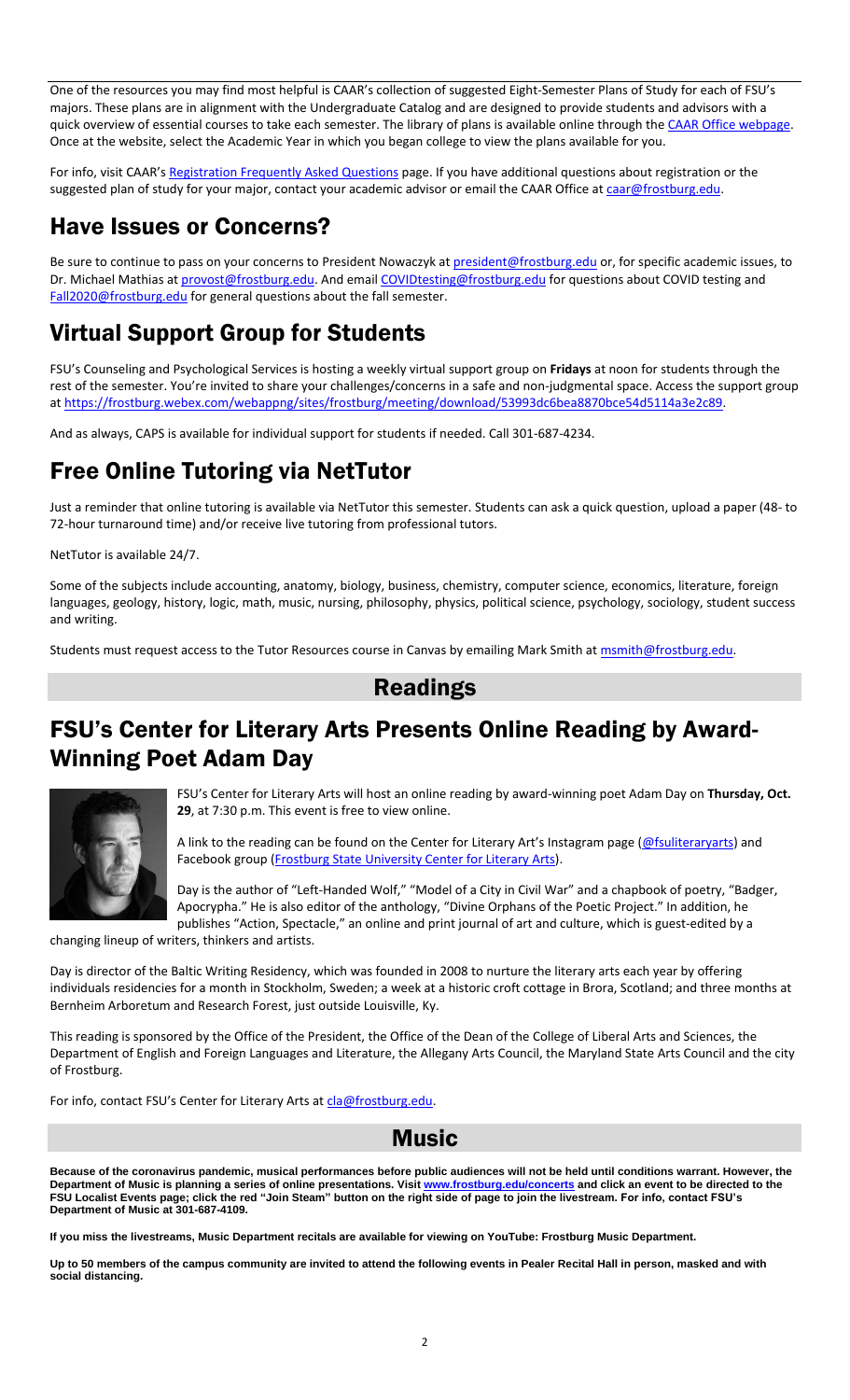#### Percussion Ensemble Will Perform Fall Concert

FSU's Department of Music will present its Percussion Ensemble in a virtual fall performance on **Wednesday, Oct. 28**, at 7:30 p.m. The concert is free to view online.

Directed by *Dr. Mackenzie Jacob LaMont*, the concert will feature Michael Udow's "A Bird Whispered, 'Your Children Are Dying,'" Anthony Cirone's "Symphony No. 1 for Percussion" and David R. Gillingham's "Point of Reckoning."

Percussion Ensemble students include *Ryan Barber*, *Jacob Hunt*, *Kamonte Johnson*, *Nora Kopit*, *Preston Leshinskie*, *Joseph Louise*, *Reiss Mikula*, *Matthew Payne* and *Julia Seddon*.

In Udow's "A Bird Whispered, 'Your Children Are Dying,'" four performers playing crotales encircle the audience, accompanying an opening marimba solo, which then moves into a melodic cross-rhythmic section for chimes and four hand clappers/slapsticks. This dissolves into the final section where the quintet moves to marimba playing in the style of an African mbira (thumb piano). Retired from The Santa Fe Opera and the University of Michigan, Udow has a distinctive compositional voice, and quite often, his rhythmically engaging complex contrapuntal lines with dense timbres weave effortlessly with memorable melodic lines.

Cirone's "Symphony No. 1 for Percussion" was written in 1971 during his long tenure as a percussionist at the San Francisco Symphony and a professor at San Jose State University. Some of his most lasting contributions to the world of percussion, besides his compositions, teaching and performance history, are his many educational method books.

Originally composed for string orchestra, Gillingham's powerful "Point of Reckoning" has been scored for percussion ensemble by Nathan Daughtrey. Inspired by the hymn "O for a Thousand Tongues to Sing," the work begins quite frantically and in confusion with motives of the hymn occurring sporadically. A slow, lyrical section follows, again using motives of the hymn within a texture of rich diatonic clusters. The tempo of the first section segues with the frantic confusion, returning only to be overwhelmed by a dramatic presentation of the hymn accompanied by a very rhythmic ostinato. The work progresses to a joyous coda. A professor of music at Central Michigan University, Gillingham has an international reputation for the works he has written for band and percussion.

#### Dr. Scott Rieker's Compositions Presented in Faculty Artist Series Concert, 'Some Fruits of COVID'

FSU's Department of Music will present compositions by *Dr. Scott Rieker* in a livestreamed Faculty Artist Series concert, "Some Fruits of COVID," on **Friday, Oct. 30**, at 7:30 p.m. The concert is free to view online.

Guest artists will include pianist *Dr. Joseph Yungen*, soprano *Francesca Aguado*, saxophonist *Dr. Brent Weber*, violinist *Hanna Livingston* and FSU choral artists.

The concert will consist of inspiring compositions for choir, saxophone, violin, solo voice and piano written by Rieker, FSU's director of Choral Activities and Choral Music Education, during the first four months of the COVID-19 pandemic.

# FSU Department of Music to Present Vocal Studio Recital

The FSU Department of Music will present a livestreamed recital by students from its vocal studios on **Monday, Nov. 2**, at 7:30 p.m. The recital is free to view online.

Students of classical singing, as well as those with a musical theatre minor, are from the vocal studios of *Gregory Scott Stuart* and *Francesca Aguado*. They will be accompanied by pianist *Dr. Joseph Yungen*. The recitals will feature art songs; musical theatre selections, including many well-known songs from the contemporary musical theatre repertory; and opera and oratorio arias.

#### FSU Troubadours Tenor/Bass Choir to Be Joined by Flight 93 Memorial Chorus for Veterans Appreciation Concert

FSU's Department of Music, in conjunction with the FSU Veterans Services, will present the FSU Troubadours Tenor/Bass Choir and the Flight 93 Memorial Chorus in a virtual Veterans Appreciation Concert on **Friday, Nov. 13**, at 7 p.m. Titled "To Those Who Serve," the concert is free to view online.

The choir, conducted by *Dr. Scott Rieker*, and the chorus, conducted by Jeff Avey, will be accompanied by collaborative pianist Robert Bittinger.

Featuring a wide variety of repertoire paying tribute to servicemembers, including patriotic and barbershop tunes, it will be an evening to recognize in song the service of our veterans.

This event is sponsored, in part, by Phi Mu Alpha Sinfonia.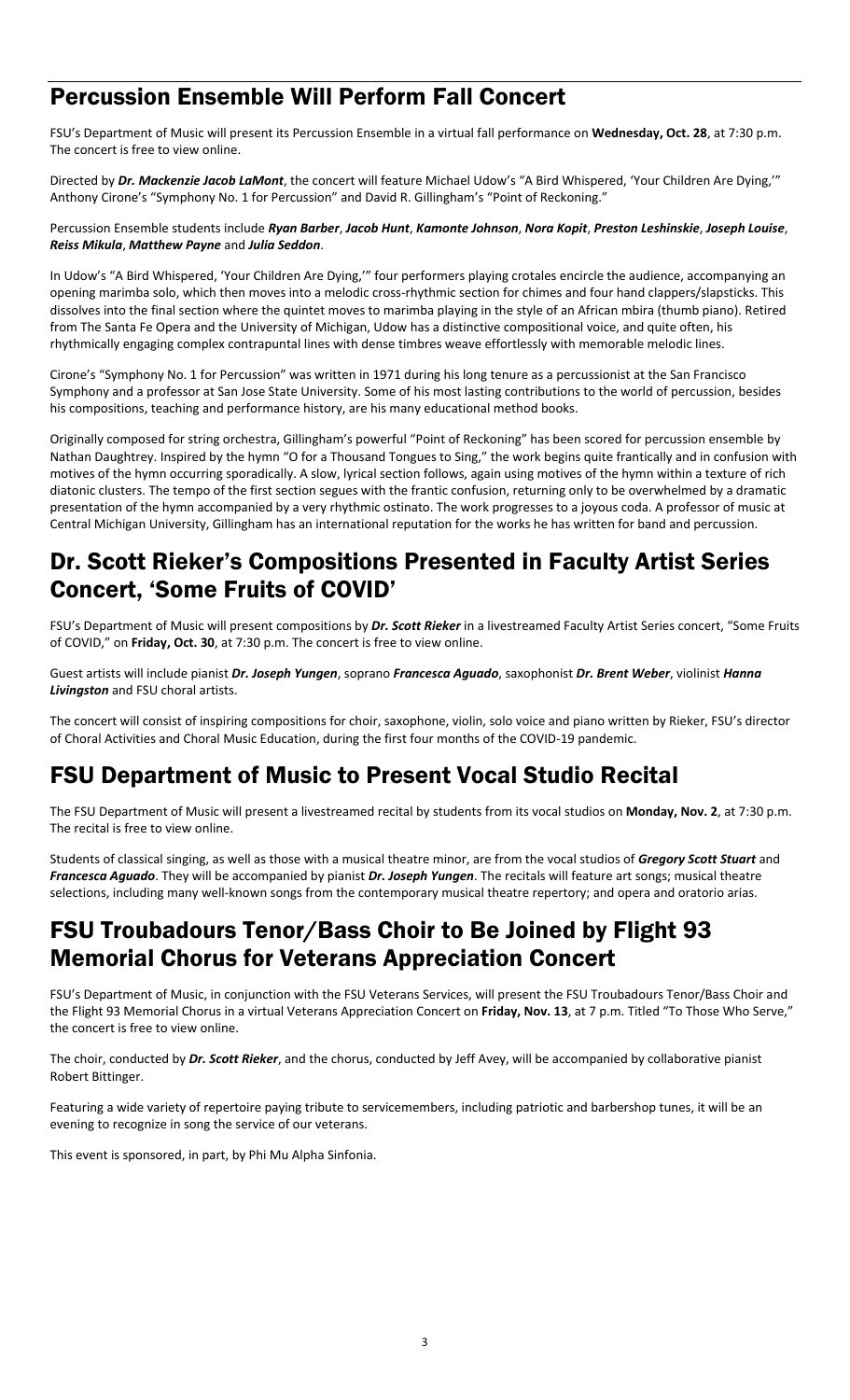#### **Exhibitions**

## 'Puddles' by Maxwell Parker on Display in Roper Gallery



**"Puddle 16" by Maxwell Parker**

FSU's Department of Visual Arts will host the exhibition, "Puddles," featuring the sculptural ceramic work of Maxwell Parker, through **Friday, Oct. 30**, at the Stephanie Ann Roper Gallery in FSU's Fine Arts Building. This event is free and open to the public.

The show will feature amalgamation-type artworks made with ceramics, metals and glazes that explore impulse, repulsion and balance. Through multiple rapid firings, Parker builds the composition by layering glazes, shards, chunks, bars, nuts, bolts and "really anything that is not too combustible."

Parker has shown work nationally, including a recent show at The Museum of Science and Industry. Parker is a New York native and received his Bachelor of Fine Arts from the State University of New York at Plattsburgh. He lives and works in Tampa, Fla., and is pursuing his Master of Fine Arts from the University of South Florida.

The Roper Gallery is open **Mondays and Wednesdays through Fridays** from 1 to 5 p.m. and **Tuesdays** from 3 to 5 p.m. For info, contact the Department of Visual Arts at 301-687-4797. Visitors must wear masks, adhere to social distancing and use the *check-in* [portal](https://itoc.frostburg.edu/checkin/) in advance.

# Points of Pride

#### FSU's Andy Duncan Is Guest Speaker at Online Events



**Andy Duncan and Marvel Comics writer Alyssa Wong**

*Andy Duncan*, a professor in FSU's Department of English and Foreign Languages, was an invited guest speaker in October for several online events in the speculative-fiction community.

On Oct. 3, Duncan did a fiction reading for Confluence, a Pittsburgh SF convention that rebranded itself as C'monfluence this year.

On Oct. 17, Duncan was one of 13 team captains for a Speculative Fiction Trivia Night that raised \$3,200 in diversity scholarships for the Clarion West writers' workshop in Seattle.

On Oct. 17-18, Duncan had multiple roles for Capclave, a Rockville SF convention. He publicly interviewed former guest of honor Alyssa Wong, an award-winning Marvel Comics writer who is one of his former students at the Clarion writers' workshop at UC San Diego. He also did a fiction reading and spoke on two panels, "Ethics of Big Data" and "Best Fiction of 2020."

## FSU Students Receive NSLS Scholarships



**From left, Gabriela Oramas, Faith Tacey and Haley Viola**

FSU students *Gabriela Oramas*, *Faith Tacey* and *Haley Viola*, along with approximately 500 students from across the United States, participated in the National Society of Leadership and Success (NSLS) National Summit held virtually on Oct. 17 and 18. Due to their engagement, participation and ability to use their leadership skills throughout the weekend, they were each granted a \$650 scholarship. Oramas, from Hyattsville, is a junior

majoring in graphic design and illustration; Tacey, from Columbia, is a junior majoring in elementary/middle education (math); and Viola, from Cumberland, is a sophomore majoring in biology.

Co-advisors *Keith Davidson* and *Clarissa Lang* also attended with the following students: *Morgan Winegardner*, *Angela Lowry*, *Desirae Shepard*, *Carwithian Hemsley*, *Brianna Ralston*, *Kayli Dunithan*, *Jazmyn Simpson* and *Alexis Nelms*. Davidson presented to approximately 75 students during a mentor session at this conference.

NSLS is the nation's largest leadership honor society, where students are selected by their college for membership based on academic standing or leadership potential. FSU's NSLS Chapter has the mission to provide leadership growth and connections among all members within the Frostburg community.

For info regarding FSU's NSLS Chapter, contact Davidson or Lang a[t www.nsls.org.](http://www.nsls.org/)

## FSU's Wildlife and Fisheries Program Again Ranked in Top 10

FSU's Wildlife and Fisheries Program has again ranked in the top 10 in the nation. BioExplorer.net stated that FSU's location in the mountains of Maryland, surrounded by easily accessible state forest lands, is ideal for wildlife and fisheries research and classes. The site highlighted the independent research and internship opportunities available to students; the many supporting minors available, such as biology, geography, animal behavior and sustainability; and the facilities, such as the natural history museum, teaching and research collections and research-ready laboratories for genetics and molecular biology.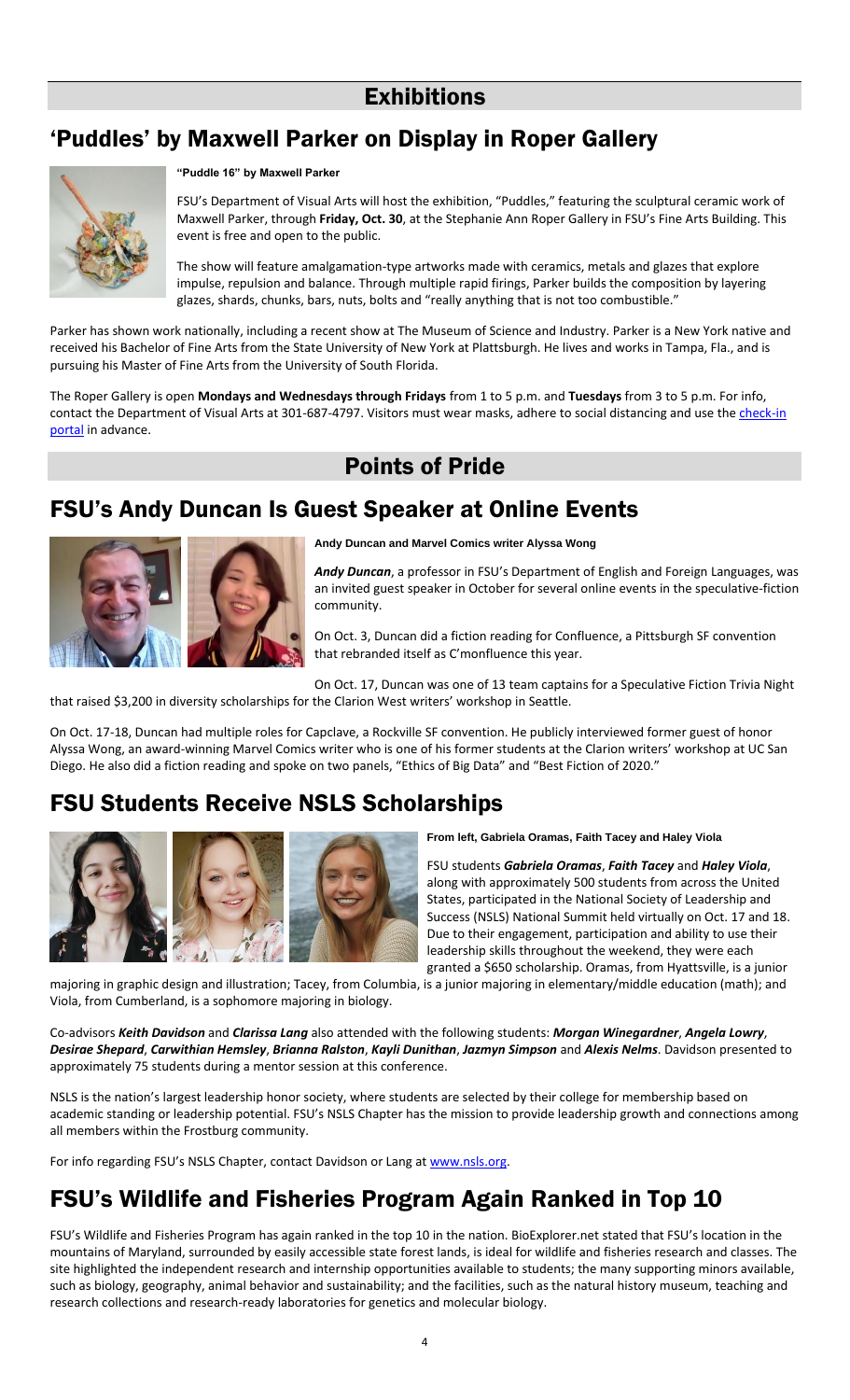#### Take Note

#### December Commencement News

In a year unlike any other, FSU has had to make the difficult decision to postpone its commencement ceremonies. The December ceremony will be rescheduled at a future date when it is safe to hold large gatherings. FSU does not yet know when that will be or the details and format of that ceremony, but you will be provided with at least a month's notice when it is scheduled. FSU email accounts of graduating students will remain activated through that time, so continue to check your email for messages. FSU will also announce any further details on FSU social media an[d www.frostburg.edu](http://www.frostburg.edu/) and [www.frostburg.edu/commencement.](http://www.frostburg.edu/commencement)

Those who cannot make it to that rescheduled ceremony, but who still wish to walk in commencement, may join in any of the subsequent commencements through 2022. Your position in the 2020 graduating class will be announced at that ceremony. You only need to send a notification to *commencement@frostburg.edu*, preferably a month before the ceremony you have chosen.

Beginning on **Monday, Dec. 7**, FSU will celebrate an interactive virtual "Grad Week" on social media, allowing graduates to participate in celebrating their achievements and receive congratulations from friends, family, faculty and the FSU community.

On **Friday, Dec. 11**, a special commencement site with "on-demand" ceremony features (not a live event), such as personalized slides of each graduate, will be online and available to view by the public. **December and August Graduates: Watch your FSU email and home mailing address for further details and instructions on this.**

**December and August Graduates:** As stated in emails sent to you previously, upon approval by the Registrar's Office, your cap and gown will be mailed at no charge directly to you from Oak Hall, to be received on or about **Monday, Nov. 16**, as long as submitted by the due date of Oct. 25. **Any orders submitted after the due date may take up to two weeks for processing and delivery.** Note: Although not required, if you'd like to have your cap and gown to wear for the slideshow photo submission mentioned above, you should order as soon as possible. If you have not done so already, order your cap and gown online at [http://bookstore.frostburg.edu;](http://bookstore.frostburg.edu/) select Graduation Tab, then Order Graduation Attire and click Let's Get Started to begin the order.

For info, email [commencement@frostburg.edu.](mailto:commencement@frostburg.edu)

## Call for Choose Civility Videos – 'I Wear a Mask Because …'

With the COVID-19 pandemic, wearing a mask has become a controversial topic. As part of its mission, Choose Civility: Allegany County encourages mask-wearing to show kindness and care for others, and will compile a video in which community members explain why they wear a mask, then share it with the Choose Civility community network.

Join in this effort by submitting a short video of why you wear a mask. While wearing a mask, record yourself completing the following in one or two sentences in relation to how your reason(s) reflects Choose Civility principals: "I wear a mask because …"

Visit<https://www.alleganycountylibrary.info/choose-civility></u> for info about Choose Civility: Allegany County, including civility principles. Then create and upload your video by **Saturday, Oct. 31**, at [https://bit.ly/3k7HVxP.](https://bit.ly/3k7HVxP)

Videos might be used in a compilation video on Choose Civility social media, in promotions and more. Be sure to check out this first "Masks of Civility" video the Allegany County Library System made at [https://www.youtube.com/watch?v=z85W9Fm8hQc.](https://www.youtube.com/watch?v=z85W9Fm8hQc)

FSU is a partner of the Allegany County chapter of Choose Civility. For info, contact chapter steering committee member Dr. Elesha L. Ruminski a[t elruminski@frostburg.edu.](mailto:elruminski@frostburg.edu)

#### Registration for Intersession Has Begun



Students! Be sure to make the most of your time this winter break and catch up, keep up or get ahead with Intersession.

This is a great option for those who want to get caught up without having to increase their spring workload, athletes in need of extra credits or a GPA boost to maintain eligibility, and any student who wants to start a path to early graduation.

For details and course options, visit [www.frostburg.edu/intersession.](http://www.frostburg.edu/intersession)

#### Healing the Heart of Democracy Discussion to Be Held After the Presidential Election

Be sure to join the second of two virtual discussions facilitated by the Communication Leadership Lab about "Healing the Heart of Democracy During a Divisive Election Year" on **Tuesday, Nov. 10**, at 6 p.m. via Zoom. This mindful virtual discussion will again draw on excerpts from Parker J. Palmer's inspiring book, "Healing the Heart of Democracy: The Courage to Create a Politics Worthy of the Human Spirit" (2011) and offer some mind-body skills practice. Discussion will also focus on how to manage any anxieties, emotions or concerns that citizens might have about election outcomes this fall, including exploring civic engagement opportunities and implementing civil public demonstration and coalition-building strategies.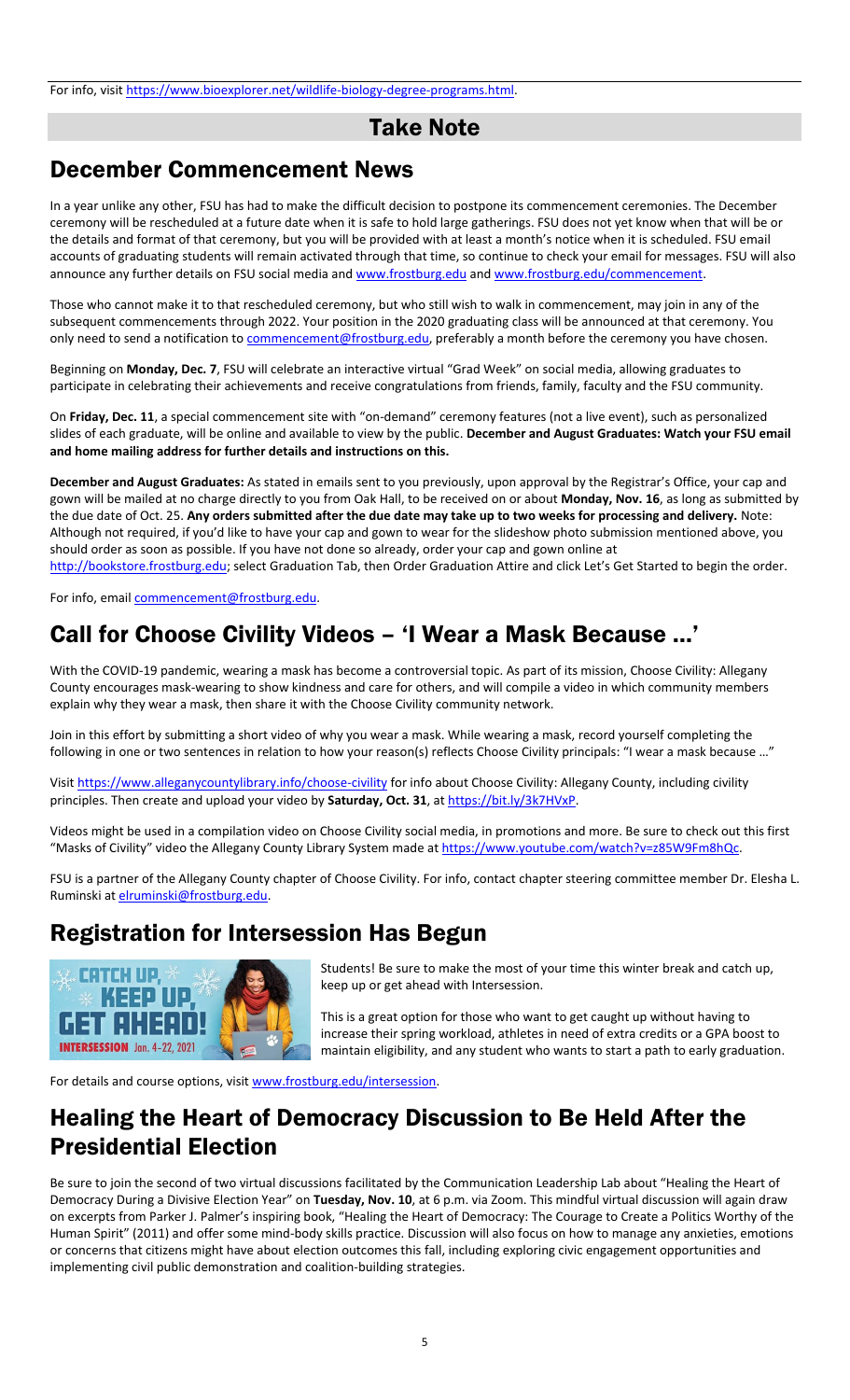This Choose Civility session is being cosponsored by FSU's Leadership Studies program; Voter Engagement Committee; Office of Civic Engagement; Office of Diversity, Equity and Inclusion; Lewis J. Ort Library; Student-Athlete Advisory Council (SAAC) Community Engagement Subcommittee; The Bottom Line; Student Government Association; and Mindful Well-Being Group; as well as ACM's Democracy Commitment Committee, Peace Club and Mind-Body-Wellness Group.

Register in advance for the virtual meeting a[t https://is.gd/lo1bsG.](https://is.gd/lo1bsG) For info on the Choose Civility chapter of Allegany County, visit https://www.alleganycountylibrary.info/choose-civility</u>. For event info, contact Dr. Elesha L. Ruminski, Communication Leadership Lab coordinator, a[t elruminski@frostburg.edu,](mailto:elruminski@frostburg.edu) , or Kayli Dunithan, lab assistant, at [krdunithan0@frostburg.edu.](mailto:krdunithan0@frostburg.edu)

## Nemacolin Yearbook Collection Now Available Online



FSU Special Collections announces that the entire Nemacolin yearbook collection (1935-1989) is digitized and available on the Institutional Repository escholarship@frostburg – https://mdsoar.org/handle/11603/16209/browse?type=dateissued</u>. The Nemacolins are a great resource for alumni or anyone with a connection to FSU. escholarship@frostburg is also seeking faculty, student and staff scholarly works. Contact Liza Zakharova a[t ylzakharova@frostburg.edu](mailto:ylzakharova@frostburg.edu) for information on how to submit your materials or questions about the online campus publications available through MD-SOAR.

# HEDS Diversity and Equity Campus Climate Survey

In a time of great division, FSU pledges to make this University a place of unity, where diversity is welcomed and respected. The members of the University Council on Diversity, Equity and Inclusion want this feeling of unity to reside in FSU's classrooms; among all of its students, faculty and staff; and in the Frostburg community. Understanding the climate of the FSU campus is crucial to ensuring this feeling of unity. Therefore, UCDEI asks that you help make FSU the safest, most inclusive campus it can be by completing the HEDS Diversity and Equity Campus Climate Survey.

The campus-climate survey asks a series of questions about the state of the campus in terms of its ability to effectively create, maintain and support a welcoming environment. The questions will ask you to rate FSU based on its efforts to uphold diversity, equity and inclusion, as well as its handling of discrimination and harassment incidents. Additionally, you will be asked questions about your personal demographics that will allow UCDEI to better understand the make-up of the campus community.

The results from this survey will allow UCDEI to highlight areas for improvement while also furthering its mission to create a unifying campus environment.

To access the survey, go to https://heds.az1.qualtrics.com/jfe/form/SV\_0c8KQDSR6NuJgi1.

## Toys for Tots – On-Campus Competition



The FSU Veterans Center is sponsoring a campus-wide competition to see which department or organization can collect the most toys for the Toy Thunder – the Toys for Tots Program serving Allegany County.

The winning department or organization that collects the most donations in new unwrapped toys or donations for families in the area will receive a lunch for its department/organization during finals week or at another preferred time.

The competition runs through **Monday, Nov. 16**. If you want to just donate toys without entering the competition, toys can be dropped off at the Veterans Center at any time up to **Sunday, Dec. 20**.

For info, email [vets@frostburg.edu](mailto:vets@frostburg.edu) or contact Danielle Dabrowski at dldabrowski@frostburg.edu.

## Sidewalk Closure: Cordts PE Center to Lane University Center



**The sidewalk between the Lane University Center and the Cordts PE Center will be closed through the duration of construction of the new Education and Health Sciences Center. Refer to the map, which shows alternate options.**

Use the outside walkway and stairwell along the west side of the Hitchins Building. Look for signs directing you to the stairwell.

For those with special needs, use the elevator within the Hitchins Building (enter or exit on the first-floor doors facing the Lane Center and enter or exit through the main entrance of Hitchins on the second floor). This option is only available during regular business hours.

Proceed between Pullen Hall and Hitchins or around the south side of Pullen Hall.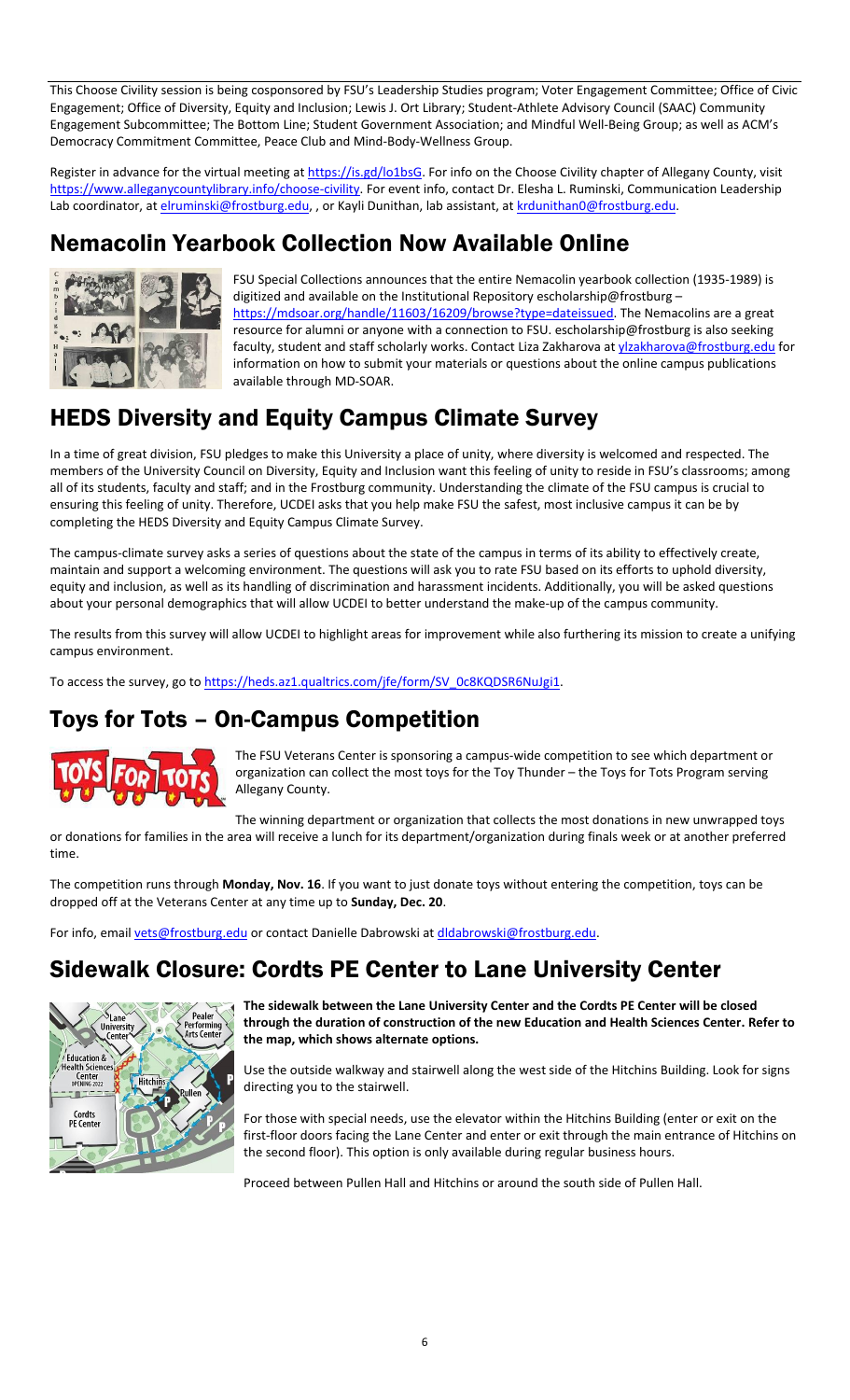#### Recommended Professional Development Opportunities for Staff and Faculty

Be sure to take advantage of the Professional Development Resource with more than 16,000 learning modules at [https://www.linkedin.com/learning.](https://www.linkedin.com/learning) For **October**, the following diversity and inclusion training is recommended.

#### Inclusive Mindset

Creating an inclusive environment is not a passive act. Rather, it is a skill that can be learned and improved upon with humility, bravery and dedication. Inclusive communicators are better able to recruit, retain talent, navigate conflict and develop buy-in in their work environment. In this course, learn about the importance of fostering an inclusive mindset in the workplace and how to implement beneficial changes in your organization. Examine the research about the critical roles that diversity and belonging play in business. Find out how to cultivate spaces that are safe by acknowledging common challenges that can come from privilege, mistakes, ignorance or insensitivity. Discover how to promote allyship. Dereca Blackmon covers each of these areas to help you grow as an individual and support others.

[https://www.linkedin.com/learning-](https://www.linkedin.com/learning-login/share?forceAccount=false&redirect=https%3A%2F%2Fwww.linkedin.com%2Flearning%2Finclusive-mindset%3Ftrk%3Dshare_ent_url&account=58635657)

[login/share?forceAccount=false&redirect=https%3A%2F%2Fwww.linkedin.com%2Flearning%2Finclusive](https://www.linkedin.com/learning-login/share?forceAccount=false&redirect=https%3A%2F%2Fwww.linkedin.com%2Flearning%2Finclusive-mindset%3Ftrk%3Dshare_ent_url&account=58635657)[mindset%3Ftrk%3Dshare\\_ent\\_url&account=58635657](https://www.linkedin.com/learning-login/share?forceAccount=false&redirect=https%3A%2F%2Fwww.linkedin.com%2Flearning%2Finclusive-mindset%3Ftrk%3Dshare_ent_url&account=58635657)

## Sponsor-a-Family: Thanksgiving Baskets

Through FSU's annual Sponsor-a-Family program, organizations and individuals on campus can help a local family in need by donating a Thanksgiving meal in a basket.

Baskets will be collected on **Tuesday, Nov. 17**, at the PAWS Pantry and handed out to the families by the Western Maryland Food Bank and Frostburg Interfaith Food Pantry.

Students, faculty, staff, organizations and offices on campus are encouraged to participate.

The campus provided Thanksgiving baskets to more than 100 families last year! Can we get to 110?

If your office or organization is interested in sponsoring a family for the Thanksgiving holiday, email Misty Schurg at [mdschurg@frostburg.edu](mailto:mdschurg@frostburg.edu) to receive an information packet and details on how to sign up.

For info, contact the Office of Civic Engagement at 301-687-4210.

#### SALUTE Ceremony to Celebrate Student Veterans and Military Service Members

The Fall 2020 SALUTE National Honor Society Induction Ceremony and Graduation Reception will be held on **Tuesday, Nov. 17**, from 5 to 9 p.m. at the Cumberland Outdoor Club at 31 Thomas St. FSU alumni, faculty, military service members, staff and student veterans are invited to attend. This ceremony will celebrate the academic achievements of FSU student veterans and military service members from the spring, summer and fall terms of 2020.

COVID-19 guidelines will be followed and observed. Because of reduced capacity (limited space), RSVPs are requested by **Monday, Nov. 2**, at [vets@frostburg.edu.](mailto:vets@frostburg.edu) 

## FSU Pool – Additional Open Swim Times

Additional open swim times have been added to the pool schedule. Be sure to continue to adhere to the COVID-19 policies in place for this area.

**Wednesdays, through Nov. 18**, 10:30 a.m. to noon

**Fridays, through Nov. 20**, 10:30 a.m. to noon

**Mondays, Nov. 2 and 9**, open swim from 10:30 a.m. to noon

## Consider an Upper-Division Course in U.S. History for Spring 2021

Do you like American history? Do you need a 300-400 course to graduate? HIST 467 U.S. in the 20th Century: 1945-Present is the course for you! This upper-division class examines the key social, cultural and political questions facing U.S. society since the end of World War II, including the Cold War, the politics of the civil rights movement, changing gender norms, the war in Vietnam and the anti-war movement, the counterculture, the increasingly conservative turn and polarization of U.S. politics since the 1970s, and the Sept. 11 attacks and the "war on terror." Students will work with themes and sources related to history, politics and popular culture. This course is offered from 11 a.m. to 12:15 p.m., TR.

For info, contact Dr. Greg Wood a[t gwood@frostburg.edu.](mailto:gwood@frostburg.edu)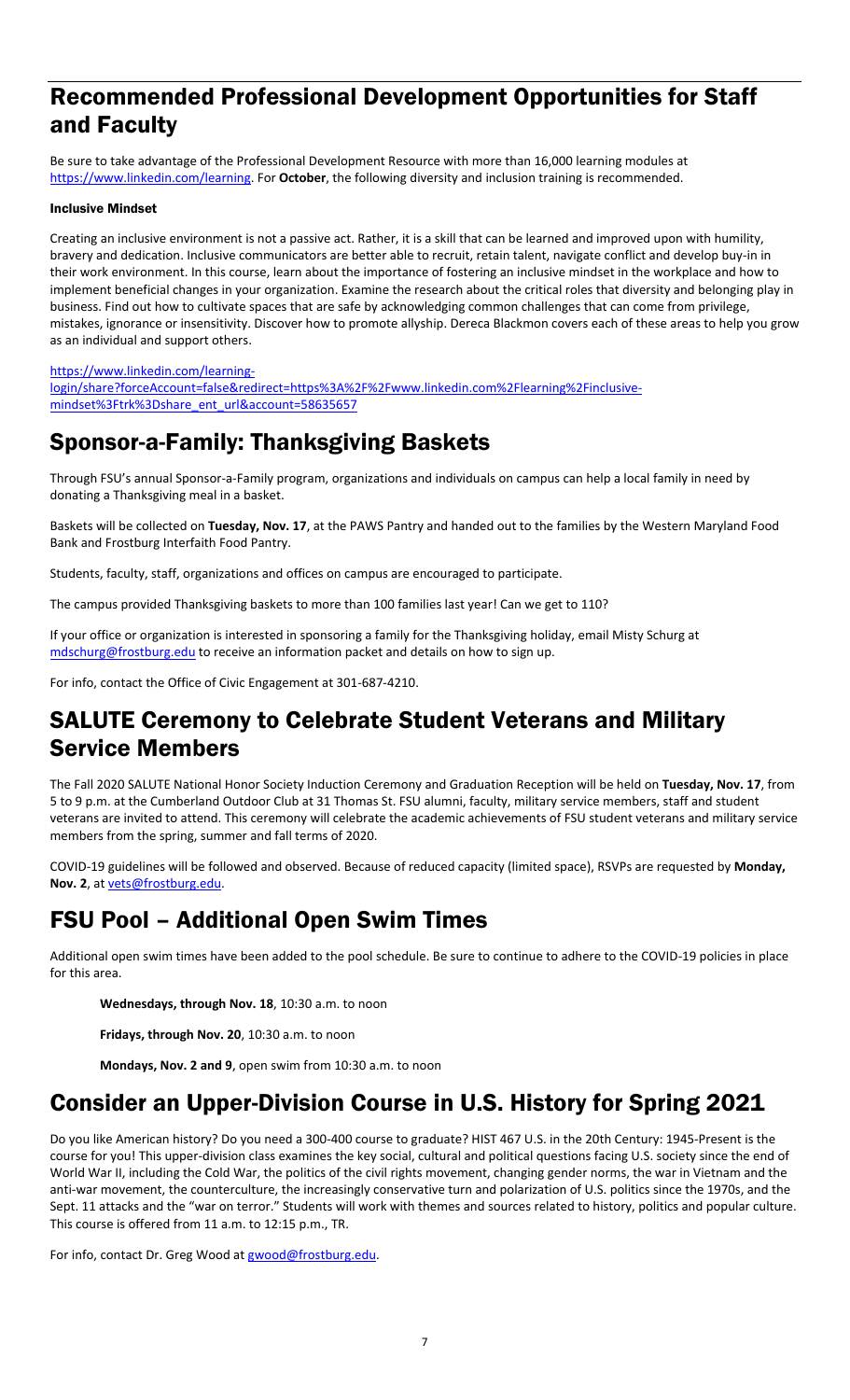## Ort Library Celebrates Brownsville Day

David M. Gillespie Special Collections is honoring the sixth anniversary of Brownsville Day with an exhibit on the third floor of the Ort Library at the library entrance through the month of October. The governor of Maryland and mayor of Frostburg declared Oct. 11, 2014, "Brownsville Day" to honor the residents and descendants of Brownsville, an African American community founded by Tamar Brown in 1866 that was displaced through the growth of the University. A monument was recently installed on the Upper Quad where Brownsville once stood. For info, see "Being Black in Brownsville" by Lynn Bowman, available in library stacks and Special Collections.

## Student Voter Engagement Competition Series

#### Prizes Include \$250, \$150 and \$100 Stipends

The J. Glenn Beall Institute for Public Affairs, in conjunction with the Office of Civic Engagement, is hosting a series of competitions focused around encouraging students and young people to vote and engage in civic projects. Each **Wednesday** this semester leading up to the election there will be one or more competition topics sponsored by academic departments and groups on campus. The sponsoring group will review the submissions and select first-, second- and third-place winners. These students will be awarded a stipend from the J. Glenn Beall Institute for Public Affairs of \$250, \$150 and \$100, respectively. Submissions for all competitions should be submitted through

[https://forms.office.com/Pages/ResponsePage.aspx?id=0V75uBgqRkKBBAOmdHjTo1C8qOQNbRRDqVJDUEZpF8dUNzVNR1VMTDRU](https://forms.office.com/Pages/ResponsePage.aspx?id=0V75uBgqRkKBBAOmdHjTo1C8qOQNbRRDqVJDUEZpF8dUNzVNR1VMTDRUSVpSNzgwWEw2T1JQUUlGMi4u) [SVpSNzgwWEw2T1JQUUlGMi4u.](https://forms.office.com/Pages/ResponsePage.aspx?id=0V75uBgqRkKBBAOmdHjTo1C8qOQNbRRDqVJDUEZpF8dUNzVNR1VMTDRUSVpSNzgwWEw2T1JQUUlGMi4u) Students are encouraged to be creative and use social media and other online platforms when appropriate. There is no limit to submissions, and students are encouraged to take part in multiple competitions.

For info, contact the office of Civic Engagement at [civicengagement@frostburg.edu](mailto:civicengagement@frostburg.edu) or 301-687-4210.

Upcoming Competitions:

J. Glenn Beall Jr./George Beall and Civic Responsibility (**Oct. 28**)

Motivational Democratic Engagement Speech (**Oct. 28**)

#### UCDEI Virtual Campus Conversations

One of the initiatives of the University Council for Diversity, Equity and Inclusion this year is to engage the campus community in conversations around DEI. Providing a platform to engage in what can be difficult conversations may help in creating a campus cultural environment that is safe and inclusive for all. Volunteer Services has hosted the **Thursday** Times Talks from 12:30 to 2 p.m. every other week for a while. This semester, the UCDEI Talks are on alternate weeks. UCDEI hopes to have a strong student voice during these conversations. Your help is needed in joining in and encouraging your peers and students to do the same. Watch for the weekly email from Volunteer Services to get the topic, article and login link.

The last UCDEI Talk of the semester will be "Free Speech vs. Hate Speech" on **Nov. 5**.

## Brady Health Conducting Flu Vaccine Clinics



Brady Health will administer the quadrivalent vaccine again this year. A quadrivalent influenza vaccine protects against four flu viruses, including two type A viruses and two type B viruses.

**Clinics will be held at Brady Health Mondays through Fridays from 9 a.m. to 4 p.m.** They are open to students, faculty and staff.

#### **You must call 301-687-4310 to schedule an appointment.**

The cost is \$20. (No insurance.)

You must be over 18 years of age. Be sure to wear short sleeves and your mask!

Even healthy people can get the flu, so don't forget to get your flu shot this year!

```
UCM
```
# United Campus Ministry Events

The Safe and Snug program will be accepting new coats (with tag attached) for area children in need. Contact Chaplain Cindy Zirlott a[t c.zirlott@frostburg.edu](mailto:c.zirlott@frostburg.edu) to donate coats or bring to her office in Hitchins 308. For info, you can also contact Tony Crosby at [acrosby@frostburg.edu.](mailto:acrosby@frostburg.edu)

Every **Sunday** there will be an Evening Prayer Service With UCM at 6 p.m. in Cook Chapel (following COVID guidelines) or you may join on Facebook live a[t https://www.facebook.com/ucmatfsu.](https://www.facebook.com/ucmatfsu)

You are invited to join the **Monday** night UTC Bible Study and Discussion in Cook Chapel or you can join on Zoom at <https://bwcumc.zoom.us/j/96465485962> or by Cell One tap mobile: +13017158592,,96465485962#. Anyone is welcome to join the discussion.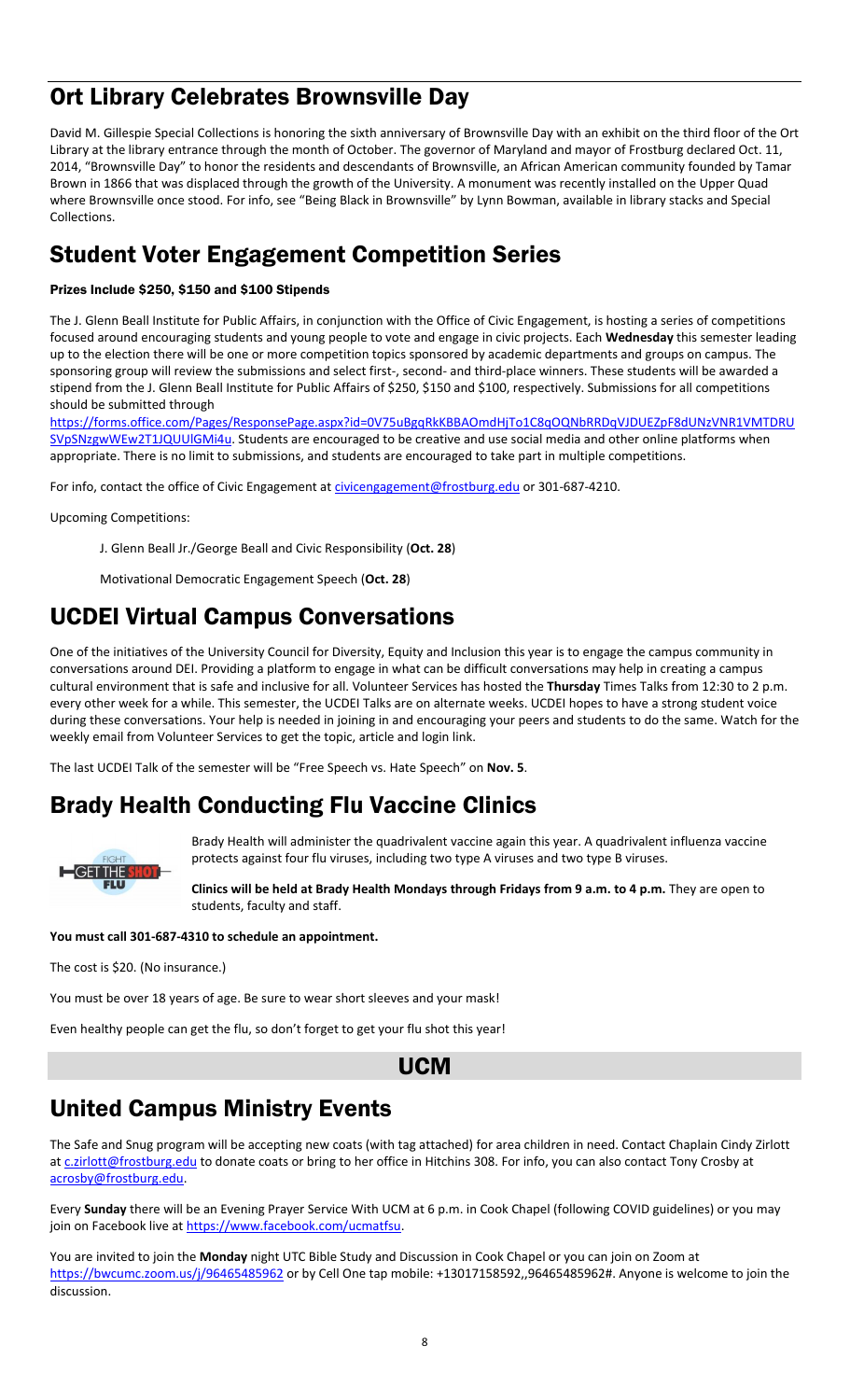There will be a Women of Faith Bible Study on **Wednesdays** at 6 p.m. on Zoom at<https://bwcumc.zoom.us/j/95592582322> or phone (Meeting ID: 955 9258 2322, One tap mobile phone +13017158592,,95592582322# US).

Study Abroad

## Study Abroad: Start Planning Your Experience for Fall 2021

Join the Center for International Education for an information session to learn more about study abroad. The last virtual session of the semester will take place on **Friday, Nov. 6**, at 3:30 p.m. Email Kara Hotchkiss at [kjhotchkiss@frostburg.edu](mailto:kjhotchkiss@frostburg.edu) to sign up for the session of your choice.

#### FSU-TV3

# FSU-TV3 Airs FSU String Ensemble Concert



The last Department of Communication, FSU-TV3 and Department of Music collaboration was with the FSU String Ensemble filmed on Oct. 18. The performance will air on FSU-TV3 on **Wednesday, Oct. 28**, at 12:30 p.m. It is also available on the FSU-TV3 website a[t https://www.frostburg.edu/fsu-tv3/programming-](https://www.frostburg.edu/fsu-tv3/programming-information/programming.php)FROSTBURG STATE UNIVERSITY **[information/programming.php.](https://www.frostburg.edu/fsu-tv3/programming-information/programming.php)** 

## Health and Safety Messages

## Just How Dangerous Is Halloween?

A Lot of Really Bad Things Are More Likely to Happen on Halloween



Halloween is associated with elaborate costumes, haunted houses and candy, but it's also linked to a number of risks, including pedestrian fatalities and theft or vandalism. **Oct. 31** may be one of the most dangerous days of the year for children, homes, cars and health.

The average Halloween night results in more pedestrian deaths than other nights of the year, and children aged 4 to 8 are especially at risk. Researchers suggest kids wear reflective patches on their costumes. Also, limiting on-street parking could make it easier to see pedestrians.

Halloween also brings 17 percent more crime-related home insurance claims than any other day of

the year. Homeowners should ensure homes are lit and show some activity to deter vandals and thieves from breaking in. Use timers for inside and outside the home, as well as garages and sheds. Sometimes, lighting is just enough to deter somebody from targeting your home.

And don't leave lit candles inside a pumpkin or any place they're unattended.

For info, visit [https://www.marketwatch.com/story/halloween-isnt-just-scary-its-dangerous-2018-10-30.](https://www.marketwatch.com/story/halloween-isnt-just-scary-its-dangerous-2018-10-30)

## Happy, Healthy, Hip!



Mental Health Monday Tip: Maintain Motivation

<https://nickwignall.com/stay-motivated>

Tell Yourself Tuesday Tip: Try New Things

<https://www.psychologytoday.com/us/blog/happiness-in-world/201004/trying-new-things>

Wacky Wednesday Tip: Welcoming Wisdom

<https://operationmeditation.com/discover/5-effective-ways-to-increase-wisdom>

Thankful Thursday Tip: Transform Thoughts

<https://youtu.be/lCE4BygCUtw>

Fun Friday Tip: Food Festivals!

<https://msa.maryland.gov/msa/mdmanual/01glance/foods/html/foodfest.html>

Social Saturday: Share Stories

<https://www.bustle.com/articles/191893-10-spooky-campfire-stories-to-tell-your-friends-in-the-dark>

Self-Love Sunday: Successful Self-Esteem

<https://youtu.be/iDqik1-U3is>